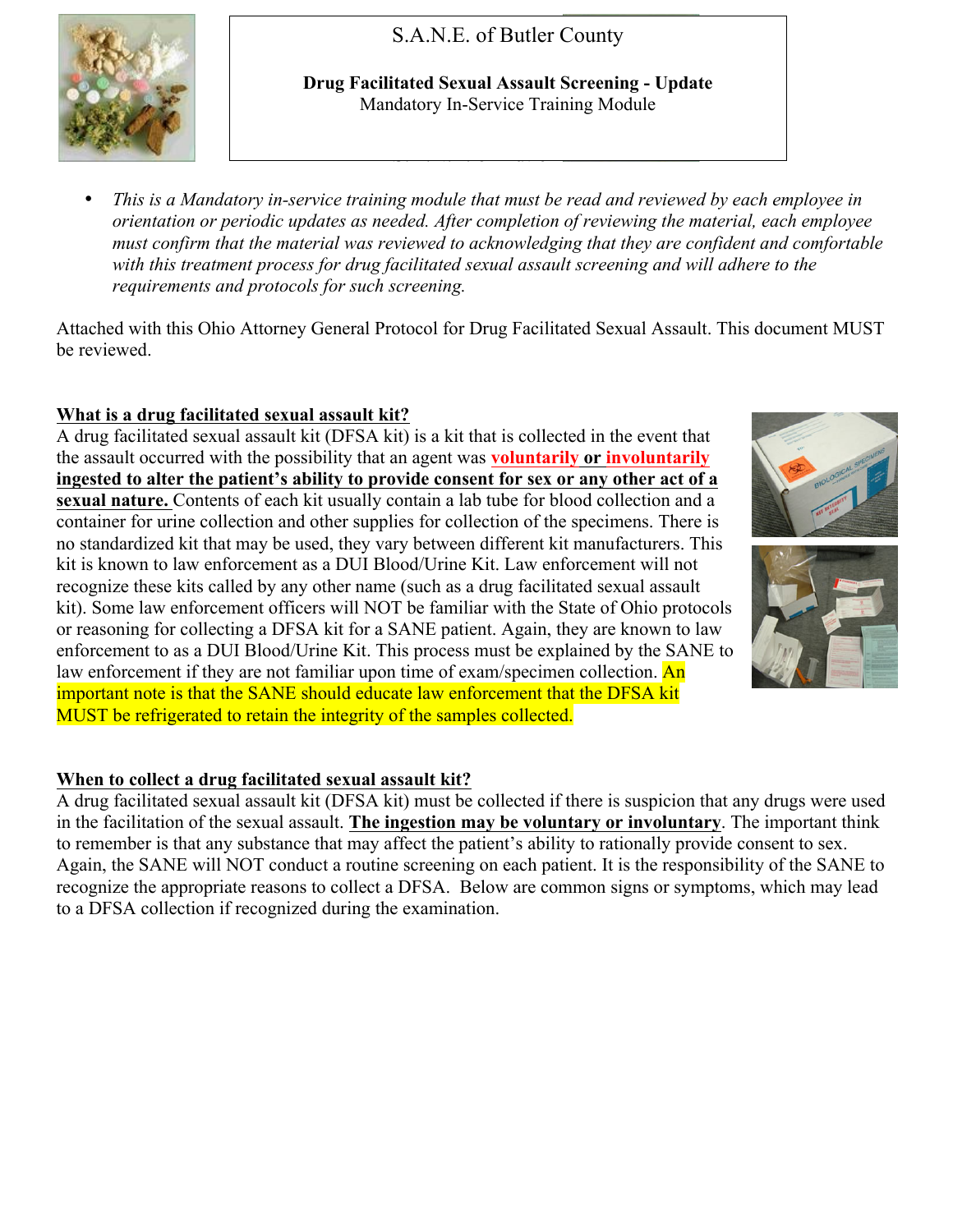## **Symptoms of a potential drug facilitated sexual assault:**

If a patient reports to the SANE that they voluntarily ingested a substance prior to the assault then consideration should be made to collect a DFSA kit. The patient may also report certain symptoms that should trigger collection. Reported symptoms experienced by victims of DFSA event may include, but are not limited to:

- o **confusion**
- o **lack of muscle control**
- o **decreased heartbeat**
- o **loss of consciousness**
- o **dizziness**
- o **nausea**
- o **gross or fine motor impairment**
- o **drowsiness**
- o **reduced blood pressure**
- o **impaired judgment**
- o **reduced inhibition**
- o **impaired memory**
- o **impaired thought process**
- o **noticeable impairment of ADL's**
- o **unsteady gait**
- o **slurred speech**
- o **no memory of the assault**

## **Alcohol:**

Each SANE must also remember that **alcohol** can also be considered a drug that can be used in the facilitation of sexual assault. In fact, alcohol is the most common drug that is associated with drug facilitated sexual assault. Alcohol can be consumed by the victim and if the victim has a noted impairment to judgment or reasonable thinking, this by Ohio Revised Code and Ohio State law can be considered a drug facilitated sexual assault, because they are not able at that time to



consent due to impaired judgment and reasoning. For this instance, the same DFSA kit would be warranted to be collected from the patient. There can be some confusion with questioning if a DFSA kit should be collected when alcohol is involved. Again, it is our local and state protocol to NOT perform a routine DFSA kit on every patient. However, if the SANE patient presents to the medical facility with a noticeable impairment of reasonable judgment or thinking, has a noted impairment *(see symptoms above)* or other noted deficits, a DFSA kit should be collected from this patient. Another common symptom of a DFSA is a "cameo appearance". The patient may report episodes of events being "unclear" or only remembering parts of the events or "flashes" of memory. A DFSA kit would be collected in this instance as well. This is a major component in a court of law during the prosecution of perpetrators**. A DFSA may be the only piece of evidence that shows the victim was unable to give clear and appropriate consent!**

## **Why can't the court system use the blood/urine results from the hospital?**

Just the same as a chain of custody must be completed for the sexual assault evidence/rape kit, a chain of custody must be completed for the drug facilitated sexual assault kit. The normal process for blood-work or urine that is drawn by the hospital staff will not be permitted in the court of law that aids in prosecution of a sexual offender. The reason for this is due to the fact that there is a disruption in the chain of custody of the specimens collected as soon as the blood or urine is sent to lab. There must be a signature or "paper trail" for every person that is involved with handling the kit itself, or any evidence that is collected. As mentioned earlier, every DFSA kit is different, according to the particular law enforcement entity, and some kits may not contain a chain of custody in the kit itself. **A DFSA kit that does not contain a clear chain of custody will NOT be**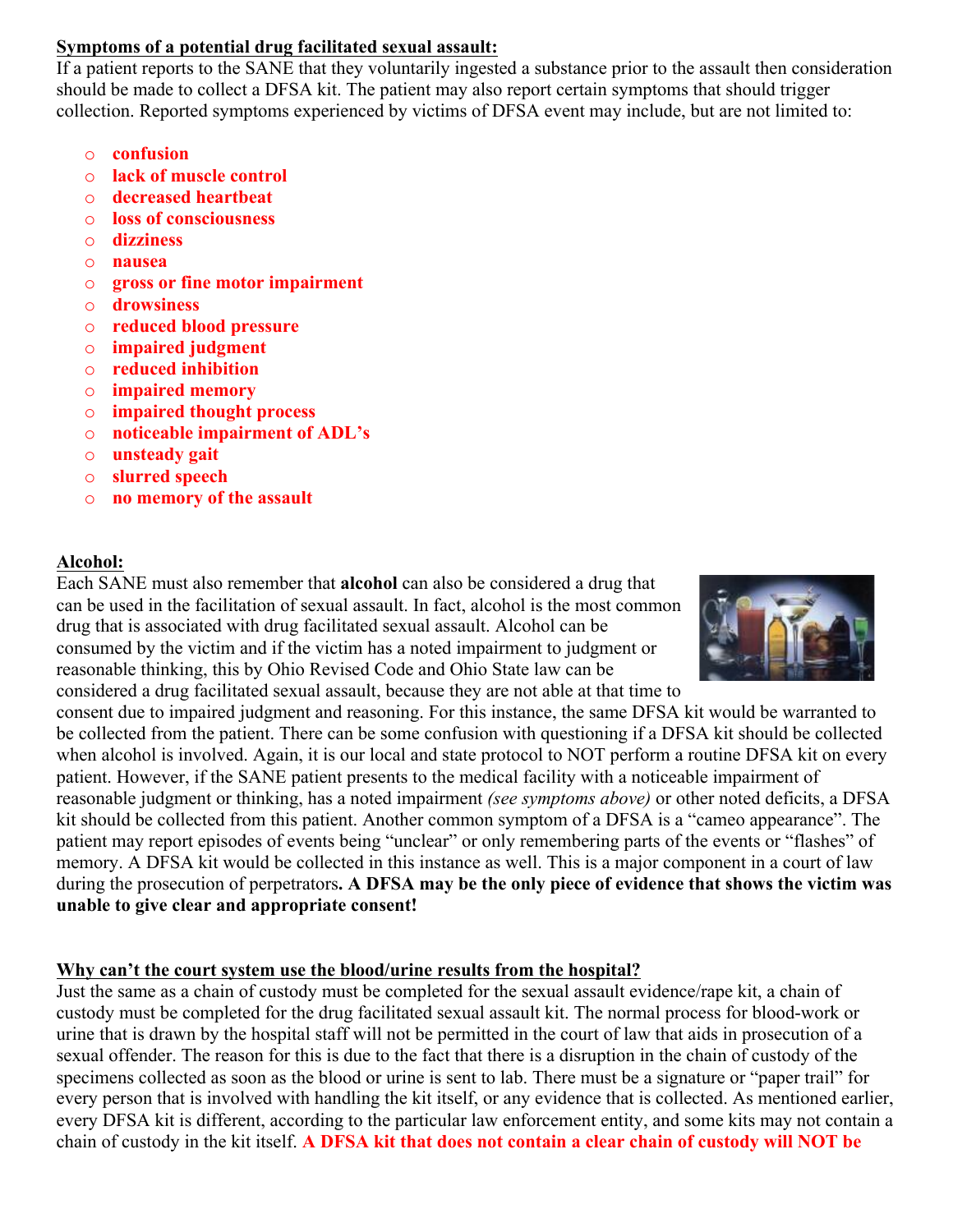**permissible to be used as evidence in a court of law.** If the SANE does collect a DFSA kit and a chain of custody is not in the kit – it is the responsibility of the SANE to complete a chain of custody. Do not depend on law enforcement or hospital personnel to assist you with this, as they are not familiar with the requirements of the Ohio protocols that we follow.

Another reason that the court system is not able to use the blood/urine tests from a hospital is the fact that most hospital laboratories do not have the capability for detecting numerous items that may be used in a drug facilitated sexual assault. Every DFSA that is collected is sent to a Crime Laboratory for processing.

## **Where do I locate a DFSA if I need to collect a specimen from a victim? Who do I give the DFSA kit to when it is collected?**

SANEs FORMERLY routinely requested the blood/urine kits from the law enforcement agency that had jurisdiction over the investigation of the assault. This process became very time consuming while waiting on the PD to respond with a blood/urine kit. The process was revised and SANE of Butler County OR the hospital that you are at now provides the DFSA kits. NOTE: NOT ALL HOSPITALS THAT RECEIVED SERVICES FROM OUR ORGANZATION PROVIDES THE DFSA KITS. It is important to submit a supply request to the Director in the event that you need additional DFSA kits in between staff meetings. Staff meetings will be where the majority of supplies will be issues or exchanged.



#### *DFSA kits stocked at facilities:*

- o **Kettering Medical Center**
- o **Southview Medical Center**
- o **Grandview Medical Center**
- o **Fort Hamilton Hospital**
- o **Sycamore Medical Center**
- o **Greene Memorial Hospital**
- o **Soin Medical Center**
- o **Huber Heights Medical Center**

*When you are at any of the above facilities that stock DFSA kits, you are to replenish your stock from those hospitals*.

## **Who do I give the DFSA kit to when it is collected?**

Just the same as a SANE is to turn over the sexual assault evidence/rape kit to the law enforcement entity where the assault occurred in, this is who the SANE will request the DFSA kit from and give the DFSA kit **and** the sexual assault evidence/rape kit to when the examination is completed. Timing should be a consideration if the SANE deems it appropriate to draw a DFSA kit. Certain drugs only remain in the system up to 4-6 hours after entering the body. More in depth timeframes will be discussed later in the training module. The SANE should consider collection of the DFSA kit upon first arriving to the hospital and before the SANE exam is initiated due to the narrow window of the body's metabolizing process of the drugs.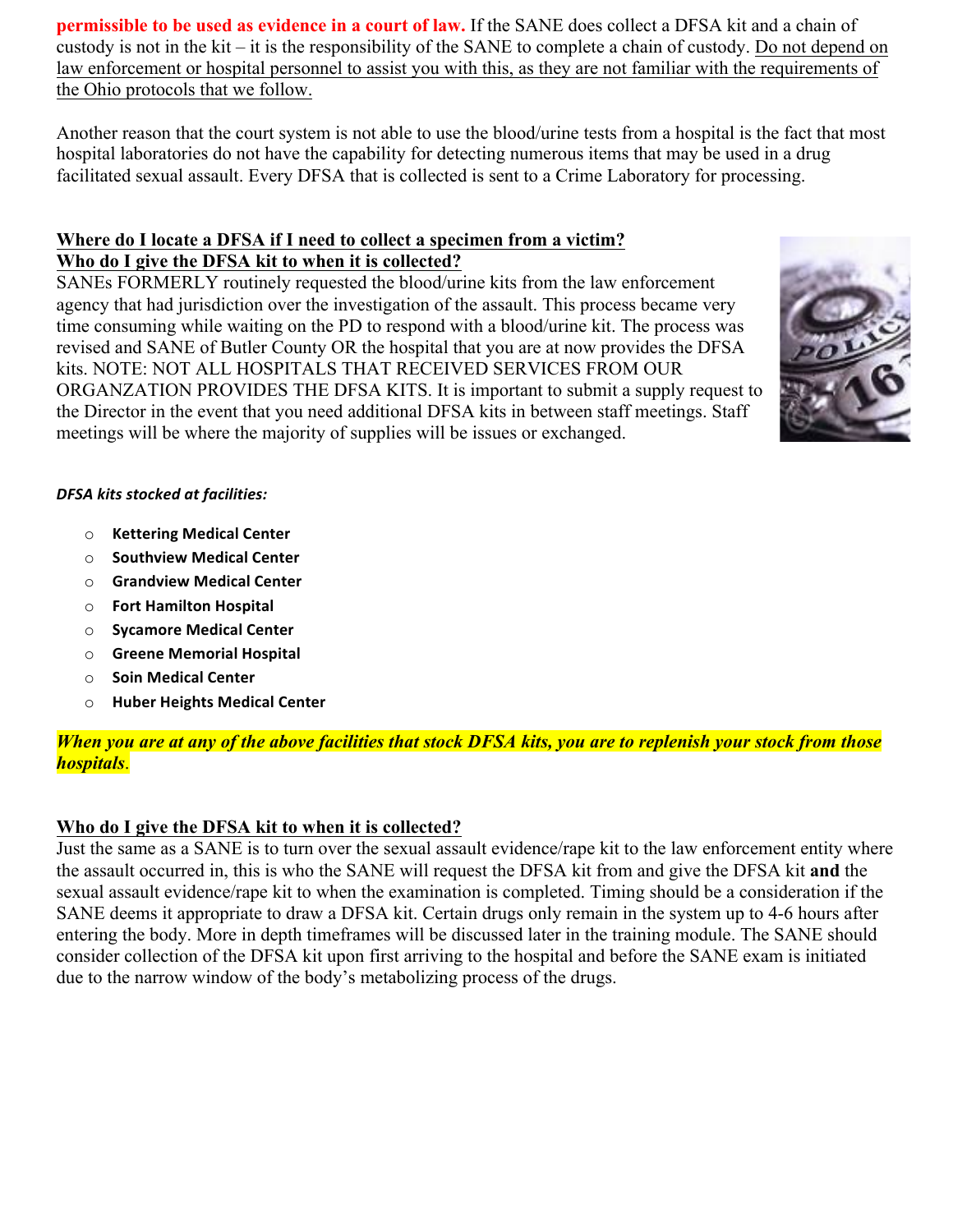## **What are the contents of a DFSA kit or DUI Blood/Urine Kit?**

Below is a SAMPLE of a DFSA (Blood/Urine) kit. Again, note that kits may vary between different manufacturers.



In the picture above is a sample of a DFSA blood sample kit. Other kits may have a small plastic container for collection of urine in the kit as well. Kits that do have a urine container will usually have a very small preservative, which is usually a white powder that must be emptied into the urine immediately after collection from the victim. Below are samples of the urine containers that may be found in DFSA kits:



As previously mentioned, each kit may be different, depending on the law enforcement department the kit is obtained from. The above are samples from commonly used kits in this area. Each kit will have an instruction Sheet enclosed that is to be followed.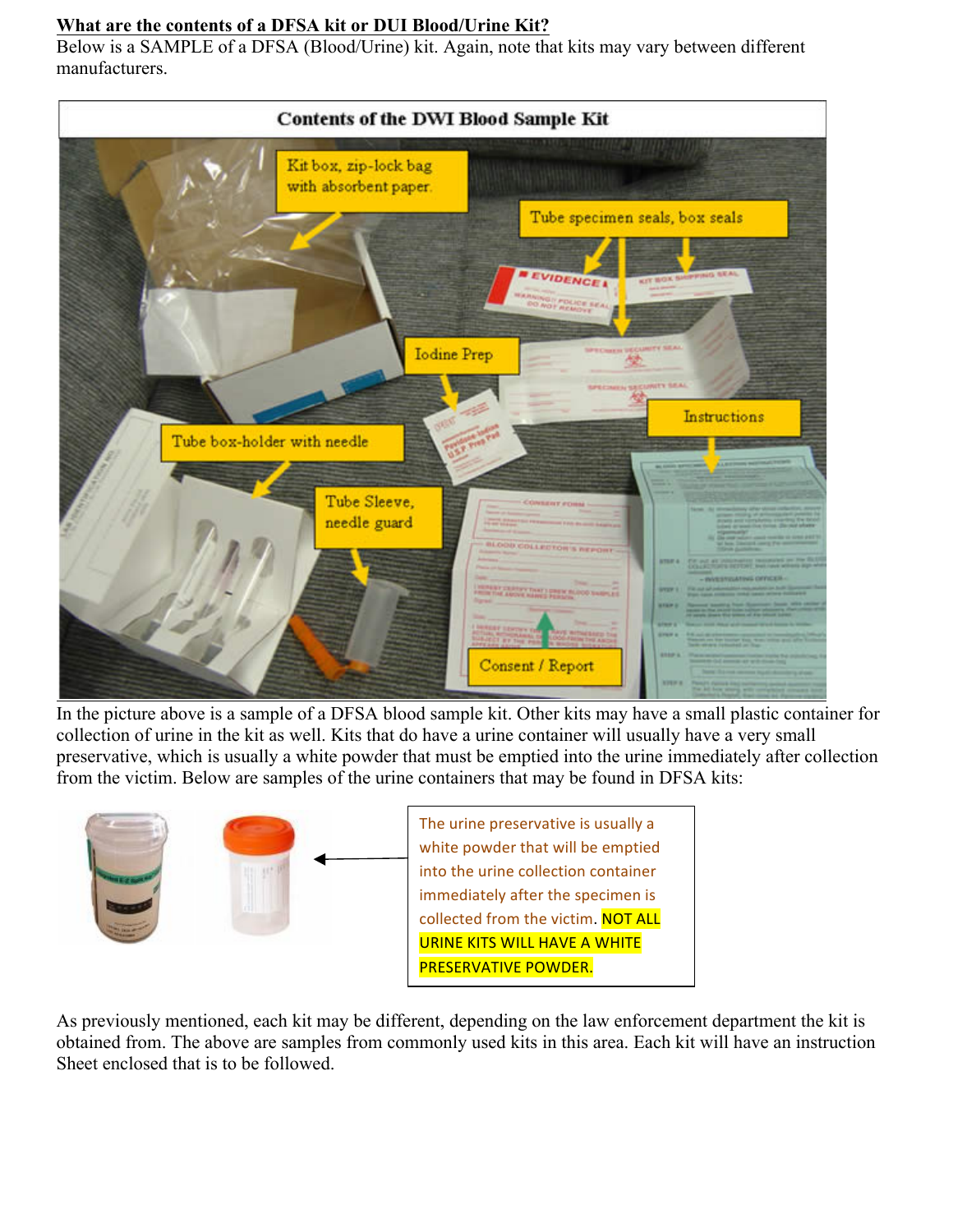

## **What do to with the paperwork that is already inside the blood/urine kit??????**

The simple answer is to THROW IT AWAY. The commonly found paperwork inside a DFSA kit contains a consent/chain of custody and an instruction pamphlet. We use OUR OWN consent form and chain of custody so the paperwork inside the DFSA kit is not necessary and can cause confusion. Discard the paperwork inside the DFSA kit and utilize the SANE of Butler County paperwork instead.

#### **What is the proper collection process for a DFSA kit?**

Once the patient has been informed about the purpose and collection process of the DFSA kit:

## **CHECK THE EXPIRATION DATE ON THE DFSA KIT – Do not use an expired kit!**

(This is usually found on the outside of the box)

#### **STEP I. Consent and chain of custody form:**

- 1. Have the patient sign the SANE of Butler County consent form for Drug Facilitated Sexual Assault Screening Collection. (sample on next page)
- 2. Complete a DFSA Screening Worksheet. A copy of this form will be placed inside the kit prior the SANE sealing the kit. (sample on next page)

## **COPIES OF BOTH FORMS SHOULD BE PLACED INSIDE THE DFSA KIT**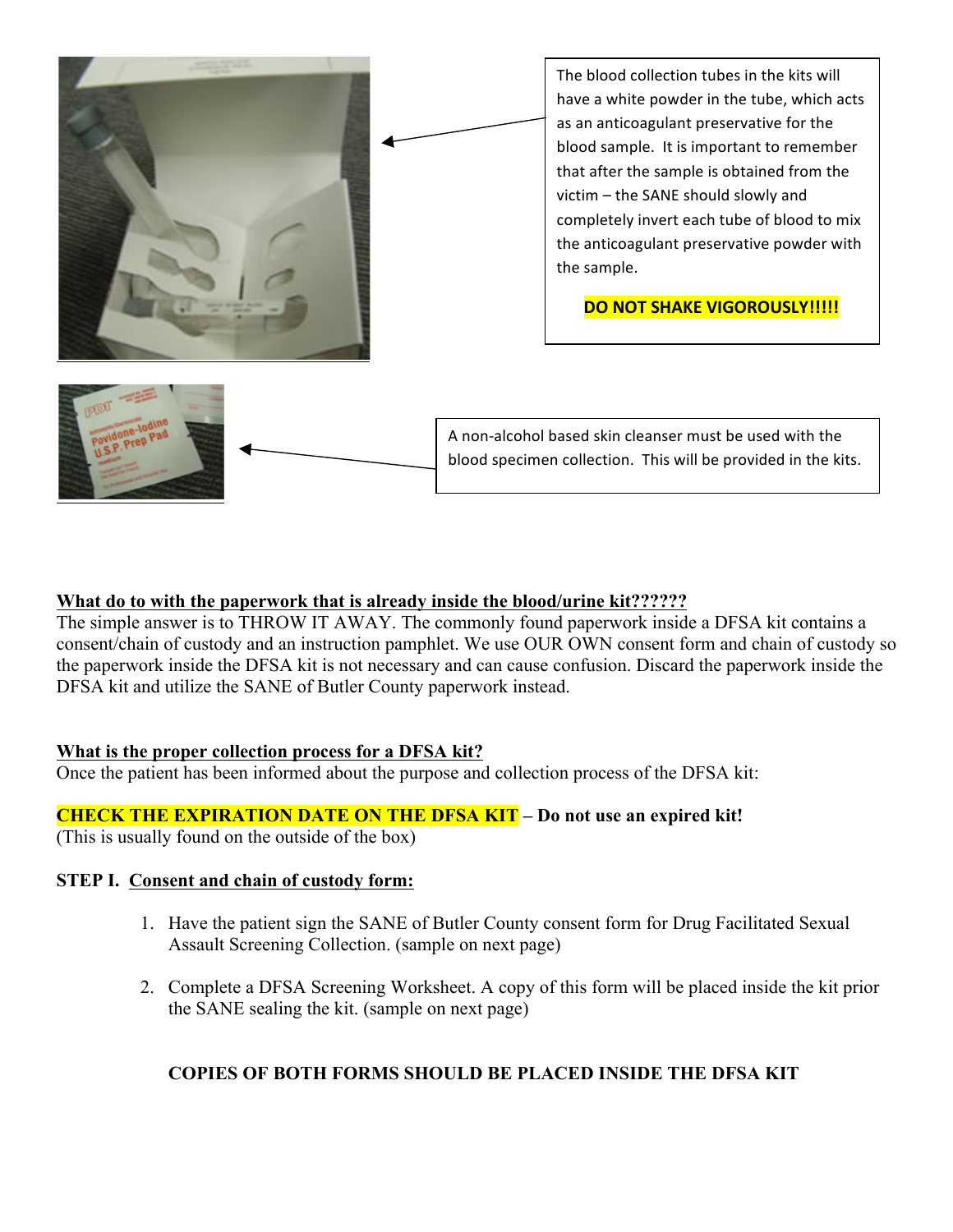| <b>DFSA</b> collection consent form                                                                                                                                                                                                                                                                                                                                                                                                                                                                                                                                                                                                                                                                                                                                                                                                                                                                                                                                                                                                                                                                                                                                                              | <b>DFSA</b> screening worksheet                                                                                                                                                                                                                                                                                                                                                                                                                                                                                                                                                |
|--------------------------------------------------------------------------------------------------------------------------------------------------------------------------------------------------------------------------------------------------------------------------------------------------------------------------------------------------------------------------------------------------------------------------------------------------------------------------------------------------------------------------------------------------------------------------------------------------------------------------------------------------------------------------------------------------------------------------------------------------------------------------------------------------------------------------------------------------------------------------------------------------------------------------------------------------------------------------------------------------------------------------------------------------------------------------------------------------------------------------------------------------------------------------------------------------|--------------------------------------------------------------------------------------------------------------------------------------------------------------------------------------------------------------------------------------------------------------------------------------------------------------------------------------------------------------------------------------------------------------------------------------------------------------------------------------------------------------------------------------------------------------------------------|
| Consent for Blood/Urine Collection for Testing - (Form E)<br>$I_{\text{samples}}$ . I have been informed of the purpose of such test(s) to be performed and the steps and process for the collection of the blood<br>and/or urine samples. I understand that I have the right to refuse such testing. I have been informed that results from any and all testing<br>that I consent to can be used in a court of law for the purpose of prosecution of this crime. I understand that the results of such testing<br>may reveal prescription or illegal drug use that may not be related to the reported assault. Use of illegal substances that may constitute<br>felonious criminal activity may result in ineligibility for Crime Victims Compensation Funding. I authorize release of my name and<br>other identifying information to S.A.N.E. of Butler County, Inc. and to the respective law enforcement agency along with the blood<br>and/or urine samples for use in the investigation and prosecution of the reported crime. I release S.A.N.E. of Butler County, Inc. from<br>any and all liability that can be associated with the collection process or use of the samples obtained. | <b>SANE of Butler County</b><br>Drug Facilitates Sexual Assault Screening Worksheet (Form J)<br>This form should be utilized by the S.A.N.E. for a suspected drug facilitated sexual assault examination/kit<br>collection. A copy of this form should be given to the Law Enforcement entity that collects the DFSA and a copy to<br>the Executive Director. The original should remain with the Medical Records at the Hospital/Medical Facility.<br>What signs does the S.A.N.E. observe from the patient that may prompt a Drug Facilitated Sexual Assault Kit collection? |
| Print name of patient<br>Signature of patient                                                                                                                                                                                                                                                                                                                                                                                                                                                                                                                                                                                                                                                                                                                                                                                                                                                                                                                                                                                                                                                                                                                                                    | What symptoms is the patient reporting that may prompt a Drug Facilitated Sexual Assault Kit collection?                                                                                                                                                                                                                                                                                                                                                                                                                                                                       |
| Date and Time of Signature                                                                                                                                                                                                                                                                                                                                                                                                                                                                                                                                                                                                                                                                                                                                                                                                                                                                                                                                                                                                                                                                                                                                                                       | If loss of consciousness occurred or impaired memory, what estimated time did this occur?<br>Was urine collected from the patient? Yes / No                                                                                                                                                                                                                                                                                                                                                                                                                                    |
| <b>Specimen Collector's Report</b><br>I herby certify that I collected the specimen from the patient: Circle Specimen BLOOD URINE                                                                                                                                                                                                                                                                                                                                                                                                                                                                                                                                                                                                                                                                                                                                                                                                                                                                                                                                                                                                                                                                | How many times did the patient urinate since the reported assault prior to specimen collection?<br>(Urine specimen should be collected as soon as possible after reported assault, and no later than 96 hours)<br>Was blood collected from the patient? Yes / No<br>(Blood specimens should be collected as soon as possible after the reported assault, ideally within 24 hrs)<br>Does the patient suspect a DFSA? Yes / No<br>If Yes, Why?                                                                                                                                   |
| Signature of RN collecting specimen<br>Print name of RN collecting Specimen                                                                                                                                                                                                                                                                                                                                                                                                                                                                                                                                                                                                                                                                                                                                                                                                                                                                                                                                                                                                                                                                                                                      | Did the patient consume alcohol? Yes / No<br>What time did the patient start consuming alcohol?                                                                                                                                                                                                                                                                                                                                                                                                                                                                                |
| Date and Time of specimen collected                                                                                                                                                                                                                                                                                                                                                                                                                                                                                                                                                                                                                                                                                                                                                                                                                                                                                                                                                                                                                                                                                                                                                              | What time did the patient stop consuming alcohol?<br>Estimate how many drinks the patient consumed?<br>Indicate type and size of $drink(s)$<br>Time of last meal?                                                                                                                                                                                                                                                                                                                                                                                                              |
| I herby certify that I witnessed the actual blood draw or collection of urine from the above named individual:                                                                                                                                                                                                                                                                                                                                                                                                                                                                                                                                                                                                                                                                                                                                                                                                                                                                                                                                                                                                                                                                                   | List names of prescription medications or other medications that patient has voluntarily ingested within last 30 days:<br>(Be sure to include any medications administered at the medical facility/hospital)                                                                                                                                                                                                                                                                                                                                                                   |
| Signature of witness<br>Print name of witness                                                                                                                                                                                                                                                                                                                                                                                                                                                                                                                                                                                                                                                                                                                                                                                                                                                                                                                                                                                                                                                                                                                                                    | *Include name, dose and frequency and date/time of last use:                                                                                                                                                                                                                                                                                                                                                                                                                                                                                                                   |
| Date and Time of witness                                                                                                                                                                                                                                                                                                                                                                                                                                                                                                                                                                                                                                                                                                                                                                                                                                                                                                                                                                                                                                                                                                                                                                         | List substances/names of illegal substances that the patient has ingested voluntarily within the last 30 days:<br>*Include name/substance, amount and date/time of last use<br>(Place Patient ID Sticker Here)                                                                                                                                                                                                                                                                                                                                                                 |

## **COPIES OF BOTH FORMS SHOULD BE PLACED INSIDE THE DFSA KIT WITH ORIGINALS TO BE KEPT WITH SANE DOCUMENTATION**

## **STEP II. Blood Sample: NOTE: FOR BLOOD SAMPLE COLLECTION THE SANE IS TO ATTEMPT ONCE. IF UNSUCCESSFUL THEN REQUEST LAB OR THE PATIENT'S RN TO COLLECT THE SPECIMEN. It does not HAVE to be the patient's RN that collects the sample. It can be a phlebotomist from the department or lab.**

- 1. Blood should be obtained from the patient using the following steps:
	- a. When collecting blood, skin cleansers containing alcohol should NOT be used, the nonalcohol based cleanser enclosed in the kit is to be used.
	- b. After cleansing the skin with the provided non-alcohol based cleanser, begin venipuncture for the specimen using tubes that are provided in the DFSA kit. Other blood collection tubes may not be used.

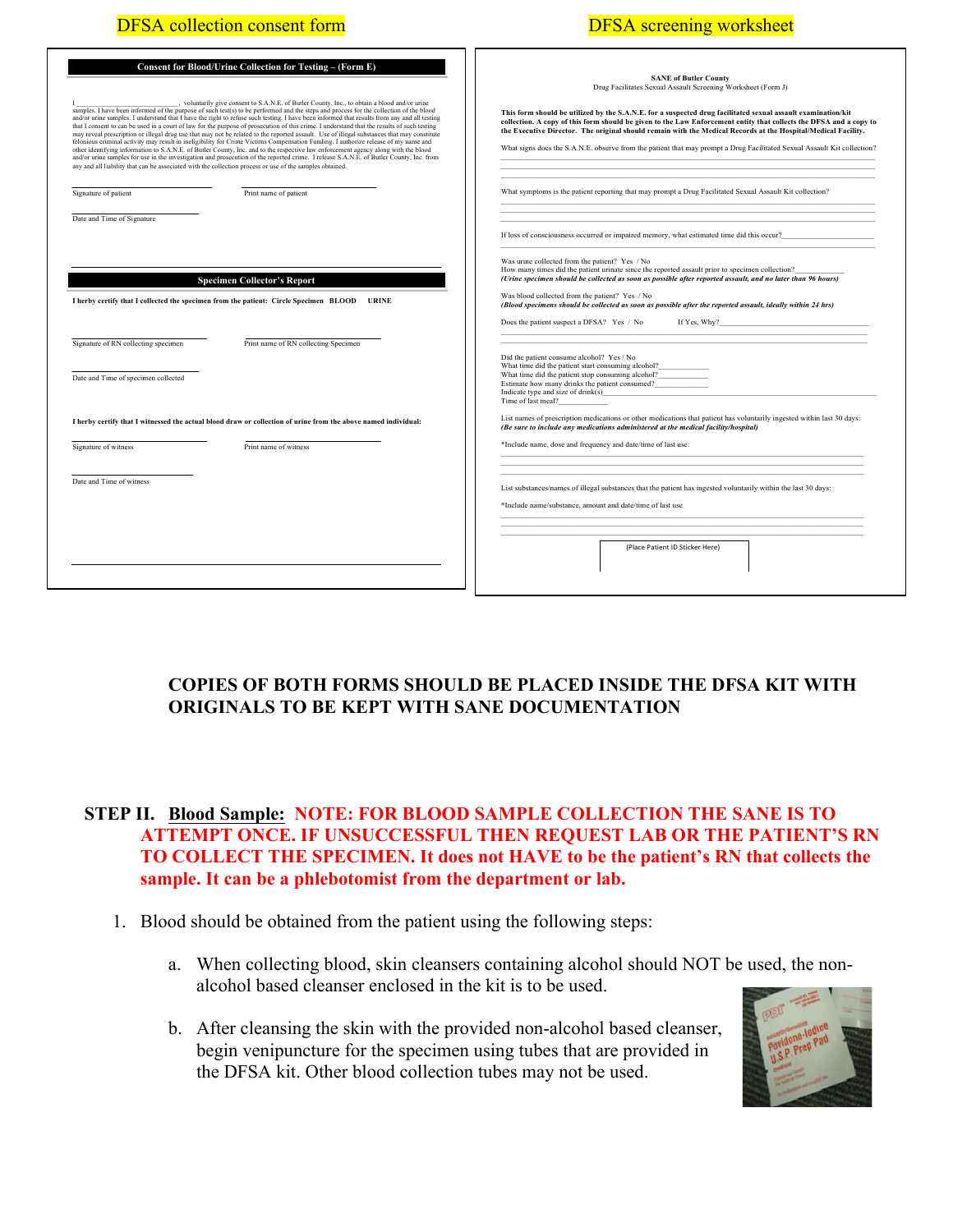- c. Fill blood tubes(s) completely.
- d. Once blood tubes are filled, *slowly and gently* invert the tubes completely five to six times to mix the anti-coagulant preservative powder with the blood specimen.
- e. Complete the tube specimen seal labels for the blood tubes with the signature of the collecting RN, name of the patient and have a rape crisis advocate or hospital personnel sign as a witness *(this can be done on the officer signature line).* Affix the tube specimen seals over the blood tubes with the biohazard symbol on the top of the tube.



## **III. Urine Sample**

- 1. Urine should be obtained by the SANE using the following steps. Never use urine for a DFSA that you did not collect YOURSELF!
	- a. Using the plastic urine container inside the DFSA kit, instruct the patient to fill the bottle to the marked line on the bottle or how otherwise specified in the kits instructions.
	- b. Once the plastic urine container is filled, immediately empty the urine preservative that is provided in the kit into the urine sample.

## *Note: not all urine collection kits will have preservative powder*

- c. Label the urine specimen similar to the blood collection tubes or how otherwise specified in the instructions.
- d. RN and the witness must then complete the specimen collector's report on the SANE of Butler County form as well as other forms if indicated on the DFSA kit.

Note: a clean catch urine sample should be AVOIDED due to the astringents in the cleaning cloths. They can alter the results of the DFSA testing. Instruct the patient to avoid any soaps, cleansing cloths or other agents while collecting the urine specimen.





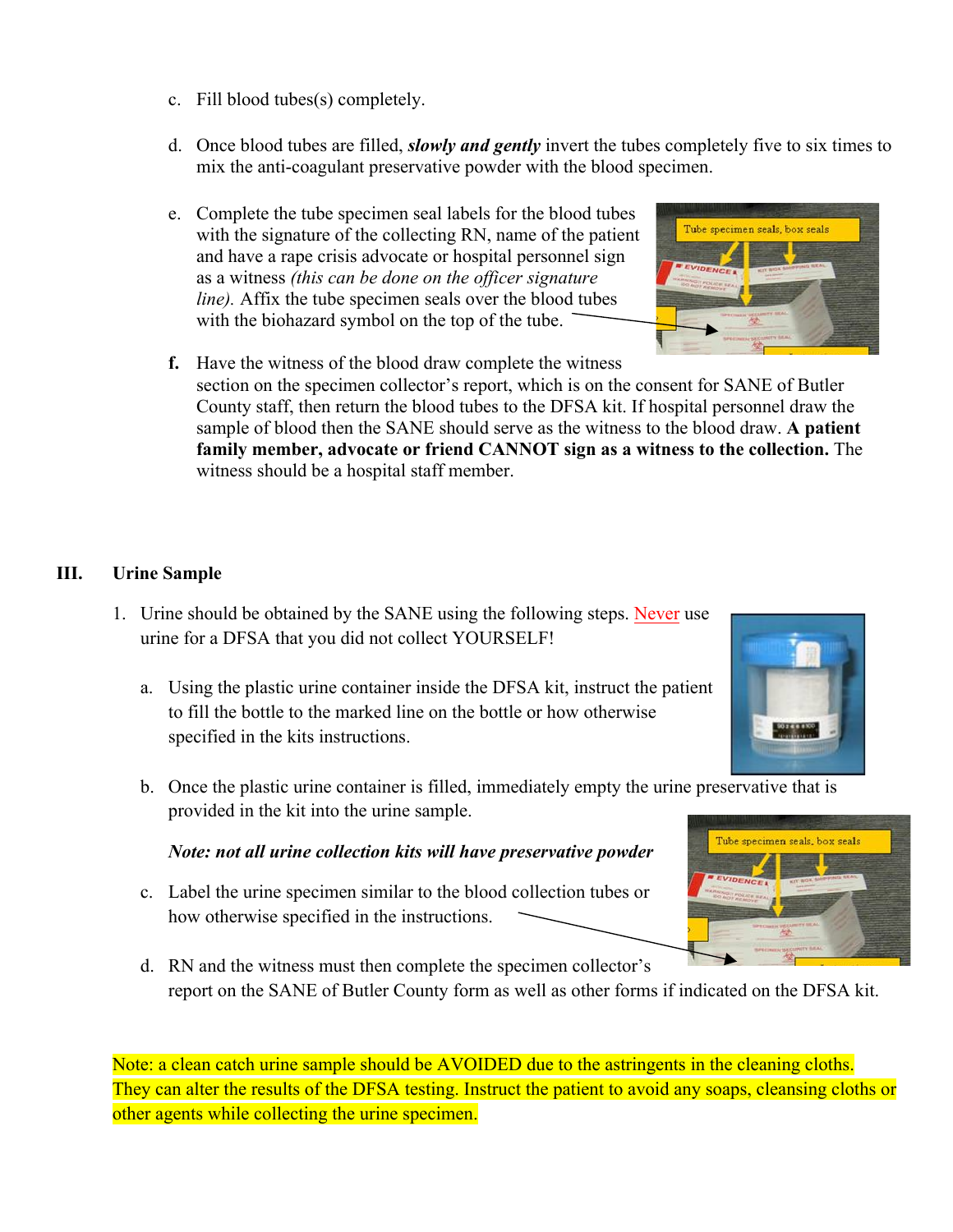## **IV. Packaging of Samples and Paperwork**

- 1. The kit instructions should be followed when packaging all specimens.
	- a. There will usually be plastic bags with absorbent pads for the blood and/or urine samples in the kits. All items must be packaged according to the kits instructions that will be provided in the kit.
	- b. Once items are packaged into the absorbent bags, place items in the kit along with a COPY of the DFSA consent for collection AND the DFSA screening worksheet.
	- c. After all items and paperwork are placed in the kit, the kit should be closed using evidence tape to SEAL ALL SIDES OF THE BOX. This is the same as the SANE kits.
	- d. A copy of the DFSA consent and screening worksheet will be given to the PD, medical records and the Director.
	- e. The completed and sealed kit is then given to the appropriate law enforcement agency and the same agency that the sexual assault evidence/rape kit is given to. Remember to advise the PD to refrigerate the DFSA kit. This also includes campus police if signed over to them.

## **What is the timeframe that a DFSA kit should be collected?**

The period of time date rape drugs will remain in the urine or blood depends on a number of variables, including the type of drug, amount ingested, the victim's body size and rate of metabolism, whether the victim has a full stomach, and whether she previously urinated. Recent evidence based research directs SANEs to collect a DFSA sample up to 96 hours due to increased sensitivity testing capabilities at many crime laboratories.

*In summary – a DFSA kit should be collected up to 96 hours after the sexual assault or potential ingestion of substances. Again, many victims are not aware of ingestion of such substances, so a DFSA kit should be done if the patient experienced ANY of the symptoms as discussed in this training module for <i>up to 96 hours*.

## **Specimen types for collection will be as outlined below:**

- Ø **< (less than) 24 hours from ingestion = Blood Collection**
- Ø **> (greater than) 12 hours from ingestion = Urine Collection**
- Ø **Example: 16 hrs post assault = both urine and blood collection**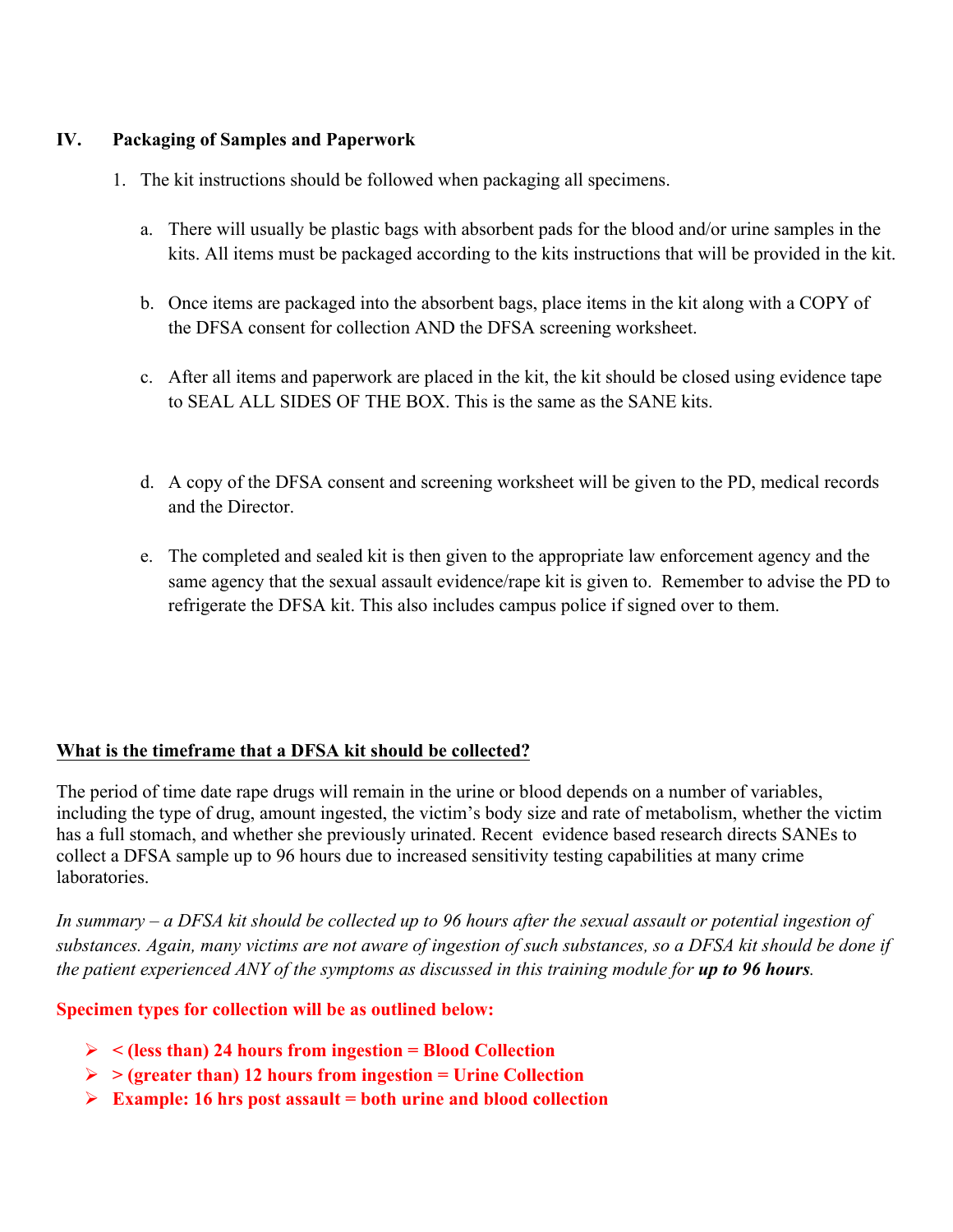

# **Ohio Attorney General Protocol for Drug Facilitated Sexual Assault Testing**

There has been an increase in the use of some drugs to render a person incapacitated and more susceptible to sexual assault. Some of these drugs are available over-the-counter. Ingestion of drugs can result in a loss of consciousness and an inability to resist. Some drugs cause memory loss and incapacitation. Many victims of drug-facilitated sexual assault (DFSA) may not remember the assault itself.

It is important during the interview that the examiner assesses the possibility of a DFSA. Memory loss, dizziness, drowsiness, confusion, impaired motor skills, impaired judgment, or reduced inhibition during the interview or reported at the time of the assault may indicate the unintentional ingestion of Opiates, Benzodiazepines or other drugs. Some symptoms may still be present when the patient is speaking with you.

The health care provider must recognize the possibility of DFSA and act quickly to provide necessary care to the patient and preserve evidence. Collection must be done within 96 hours of the ingestion of the suspected drug. If the medical facility does not have a DFSA kit on site, use 2 gray top test tubes and a standard urine collection cup to obtain the samples. Permission must be obtained from the victim. The victim's urine is critical. Do not use the clean catch method of urine collection and collect as much urine as possible.

Securing urine for DFSA testing should only occur when there seems to be medical indications of their use or a statement of their use by the patient. When collected, specimens should be labeled, packaged, and sealed according to the DFSA protocol. Do not place these items in the evidence collection kit.

1

## **Drug Facilitated Sexual Assault Protocol**

If a patient presents at the hospital emergency department or other medical facility with a complaint of sexual assault and displays the following indicators, it is strongly recommended that a urine specimen be taken to test for drug facilitated sexual assault:

- Dizziness
- Drowsiness
- Impaired judgment
- Severe intoxication, feeling more intoxicated than usual after consuming alcohol, or feeling intoxicated after consuming a non-alcoholic drink
- Confusion
- Impaired motor skills
- Slurred speech
- Reduced inhibition